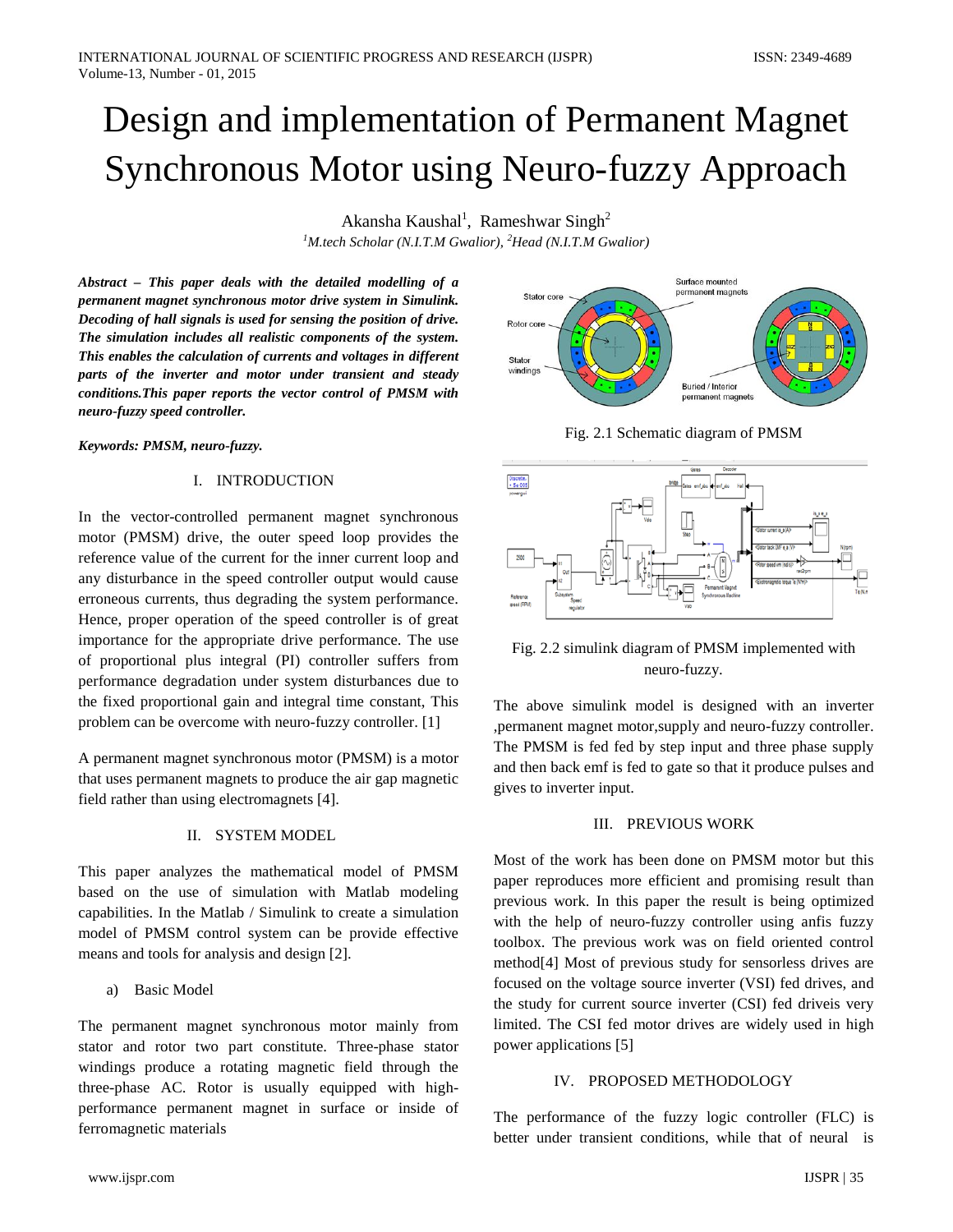superior near the steady-state condition and testing the data. The combined advantages of these two controllers can be obtained with hybrid fuzzy-Neuro speed controller. The PMSM is self tuned with neuro-fuzzy controller to obtain the better responses.



Fig.4.1 structure of self-tuning of Neuro-fuzzy[3]

In anfis fuzzy toolbox a constant output is driven and there is no need of defuzzification. In this paper nine output functions are taken.

| File Edit View             |         |                                                     |                           |                       |  |
|----------------------------|---------|-----------------------------------------------------|---------------------------|-----------------------|--|
| <b>FIS Variables</b>       |         |                                                     | Membership function plots | plot points:<br>181   |  |
|                            |         | out1mf5                                             |                           |                       |  |
| f(u)<br>output<br>error    | out1mf4 |                                                     |                           | out1mf9               |  |
|                            |         | out1mf3                                             |                           | out1mf8               |  |
| change <sub>, n</sub> rror |         | $\text{out1mf2}$                                    |                           | out1mf7               |  |
|                            |         | out1mf1                                             |                           | $\text{out}$ 1mf6     |  |
| output variable "output"   |         |                                                     |                           |                       |  |
| Current Variable           |         | Current Membership Function (click on MF to select) |                           |                       |  |
| Name<br>output             |         |                                                     |                           | out1mf1               |  |
| Type<br>output             |         |                                                     |                           | $\ddot{}$<br>constant |  |
| Range<br>[41.95 50]        |         | Params                                              | 2.394                     |                       |  |
| Display Range              |         | Help                                                |                           | Close                 |  |

Fig. 4.2 output membership function of output.



Fig.4.3 rule base viewer of input and output.

The rulebase shows that output depends on input. As we change the input the output changes accordingly.



Fig. 4.4 surface viewer of output function.

This is the surface view of constant output membership functions,that depends on input.

#### V. SIMULATION/EXPERIMENTAL RESULTS

On basis of simulation model and motor specifications these are the outcomes of result.



Fig.5.1simulation result of stator current and back emf

From above figure it is seen that the back emf is continuous and with respect to that stator current is also in continuous form and reaches upto 20A initially and achieves a constant path.